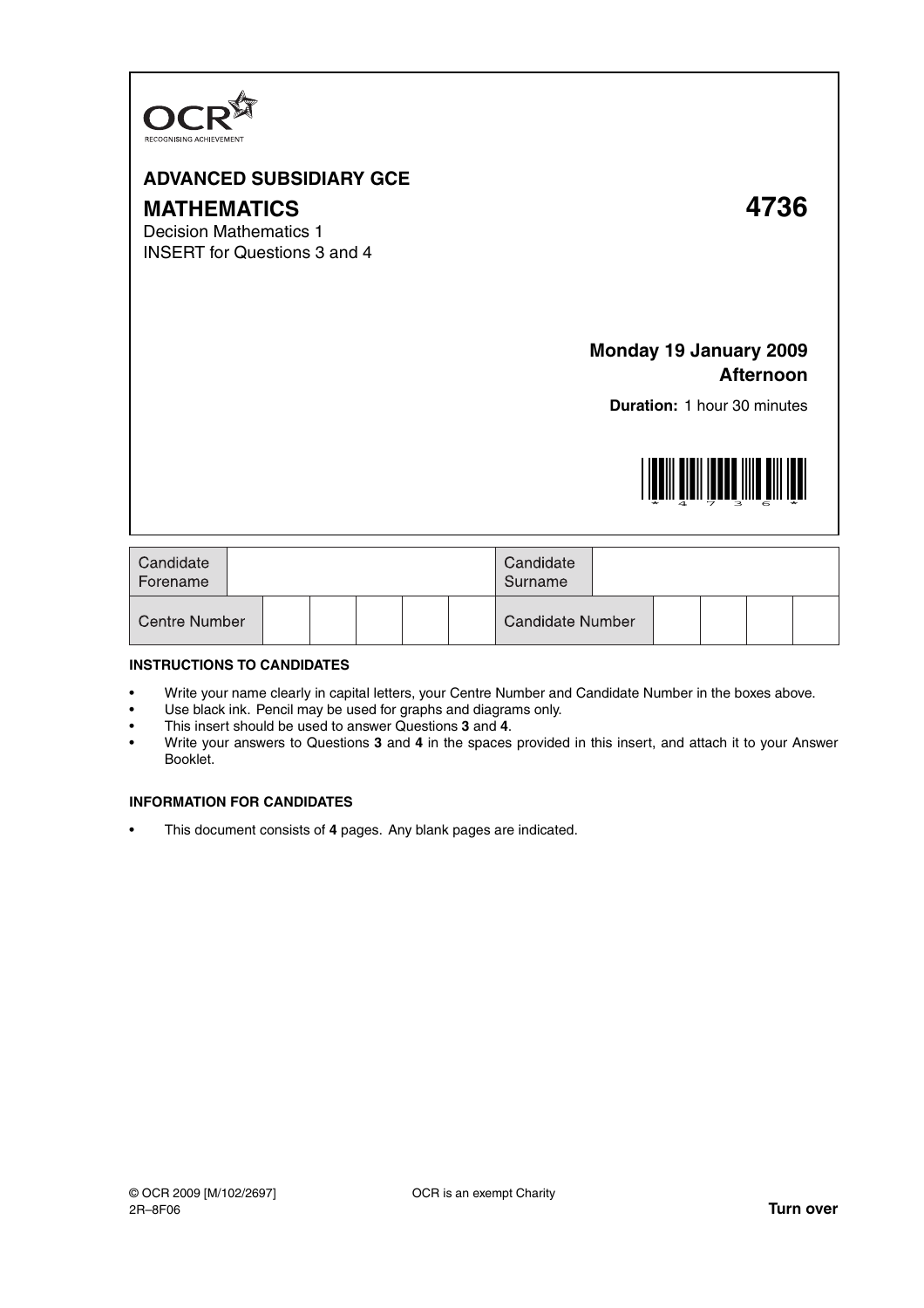**3 (i)**

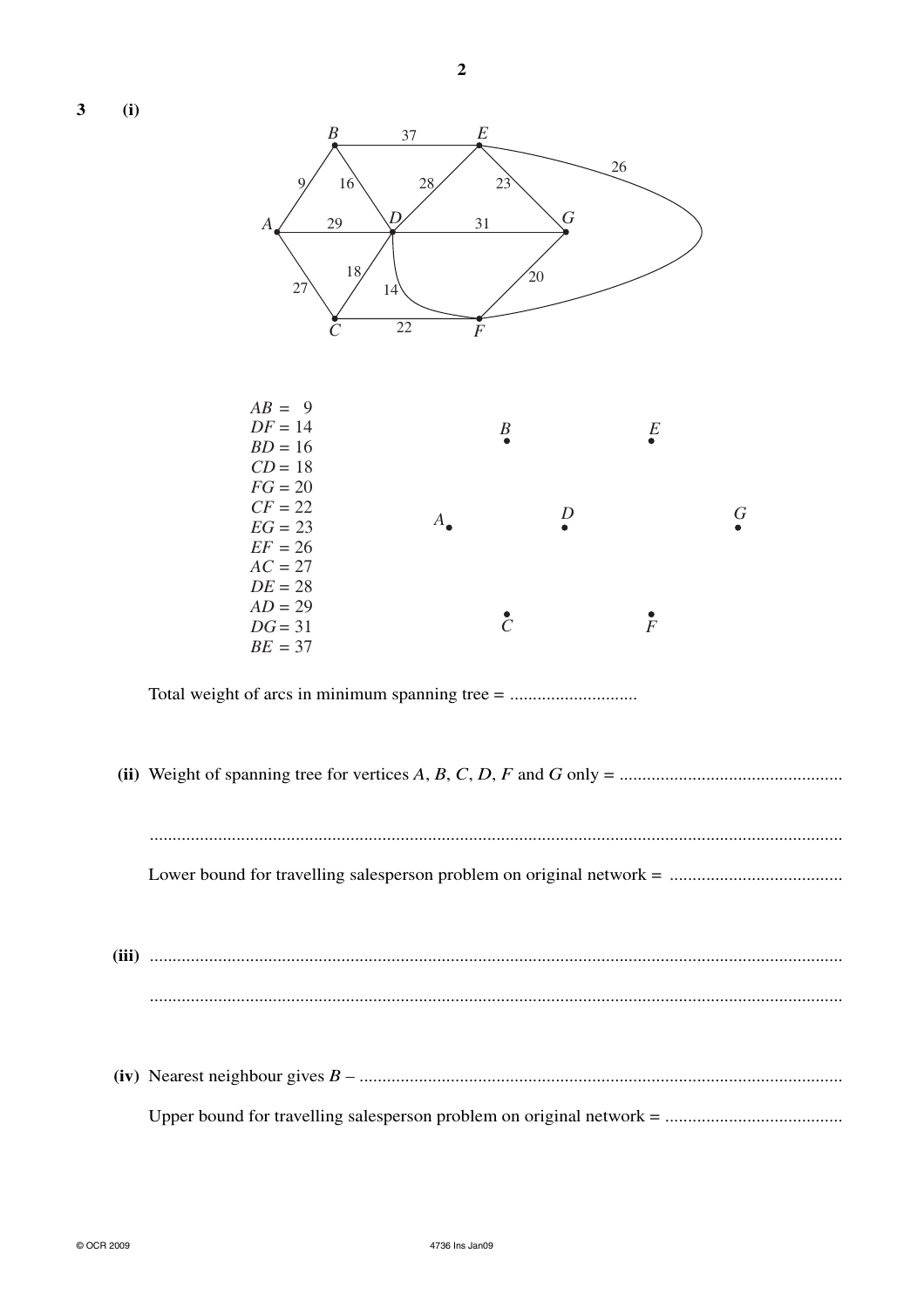